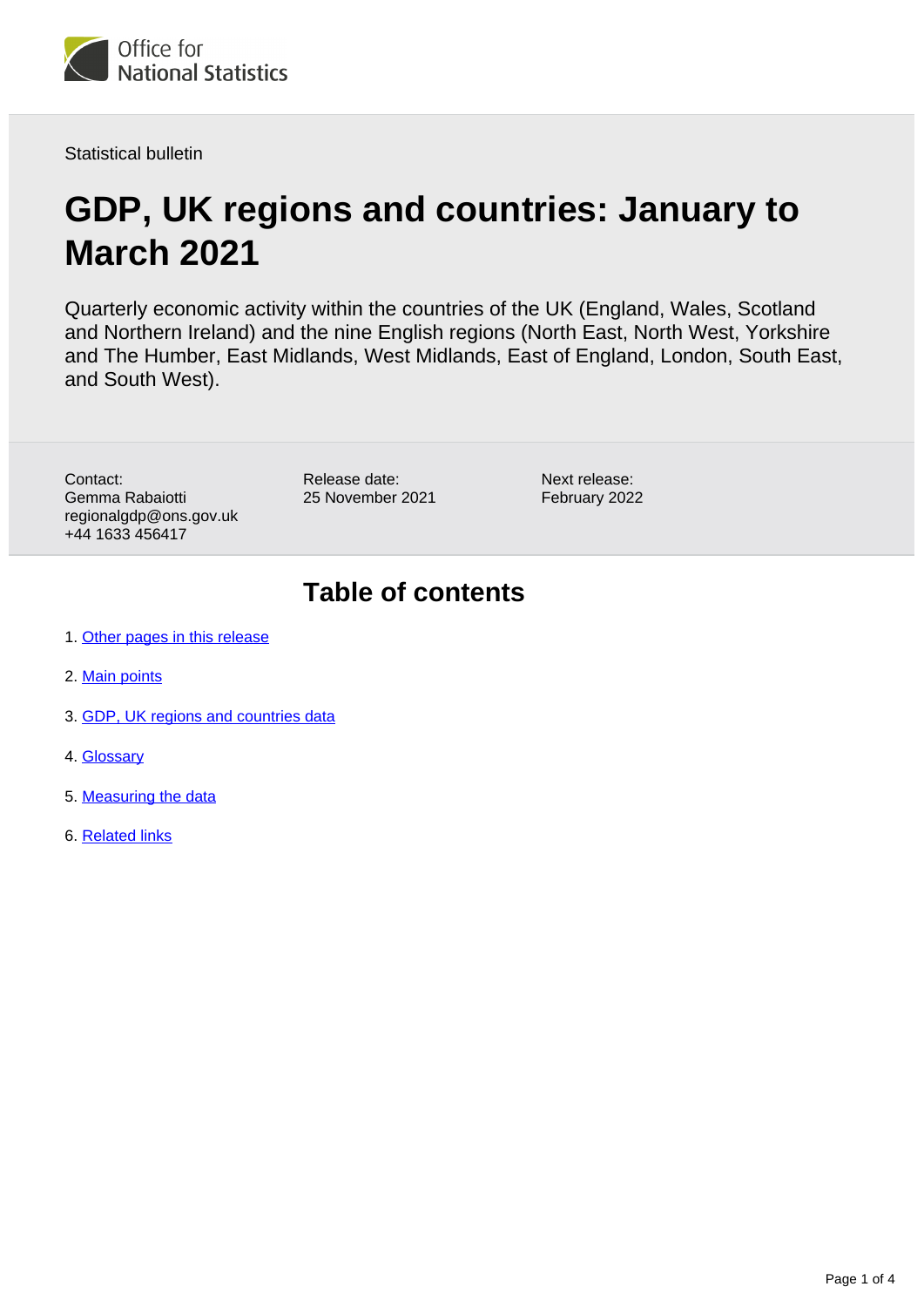## <span id="page-1-0"></span>**1 . Other pages in this release**

- Regions of the UK (this page)
- [Methodology used to produce these estimates](http://www.ons.gov.uk/economy/grossdomesticproductgdp/methodologies/introducinggdpforthecountriesoftheukandtheregionsofengland)
- Link to [GDP in Scotland,](https://www.gov.scot/publications/gdp-quarterly-national-accounts-2021-q2/) published by the Scottish Government
- Link to [GDP in Northern Ireland](https://www.nisra.gov.uk/statistics/economic-output-statistics/ni-composite-economic-index), published by the Northern Ireland Statistics and Research Agency

## <span id="page-1-1"></span>**2 . Main points**

- In Quarter 1 (Jan to Mar) 2021, all four countries in the UK showed negative quarter-on-quarter growth in gross domestic product (GDP); England decreased by 0.6%, Scotland fell by 1.6%, Northern Ireland fell by 1.0% and Wales fell by 1.7%, following growths in Quarter 4 (Oct to Dec) 2020.
- Of the nine English regions, the largest falls in Quarter 1 2021 were seen in East Midlands (negative 1.4%), and North East, North West and South East (all decreasing by 1.3%). The only region estimated to have increased was East of England, by 0.5%.
- Data within this release have been updated to include Quarter 1 (Jan to Mar) 2021 but do not include any revisions to earlier data periods, including alignment to recently published Annual Regional Accounts or Quarterly National Accounts; the majority of this release presents only quarter on quarter changes from Quarter 4 2020 to Quarter 1 2021.
- As part of the ongoing development of these experimental statistics we are undertaking a project to refine methods to further improve data quality; we will incorporate revisions to the historic data at the same time as introducing any improvements to methods, to minimise the frequency of revisions for our users (see [Section 5](https://www.ons.gov.uk/economy/grossdomesticproductgdp/bulletins/gdpukregionsandcountries/januarytomarch2021#measuring-the-data) for more information).

These estimates are designated as [experimental statistics](https://www.ons.gov.uk/methodology/methodologytopicsandstatisticalconcepts/guidetoexperimentalstatistics) while they are still in development, and should be interpreted with some caution.

## <span id="page-1-2"></span>**3 . GDP, UK regions and countries data**

[Quarterly country and regional GDP](https://www.ons.gov.uk/economy/grossdomesticproductgdp/datasets/quarterlycountryandregionalgdp)

Dataset | Released 25 November 2021 Quarterly economic activity within Wales and the nine English regions (North East, North West, Yorkshire and The Humber, East Midlands, West Midlands, East of England, London, South East, and South West).

### [Regional GDP Data Sources Catalogue](https://www.ons.gov.uk/economy/grossdomesticproductgdp/datasets/quarterlycountryandregionalgdpdatasourcecatalogue)

Dataset | Released 25 November 2021

A breakdown of all the data sources that feed into the measure of quarterly country and regional gross domestic product (GDP).

### <span id="page-1-3"></span>**4 . Glossary**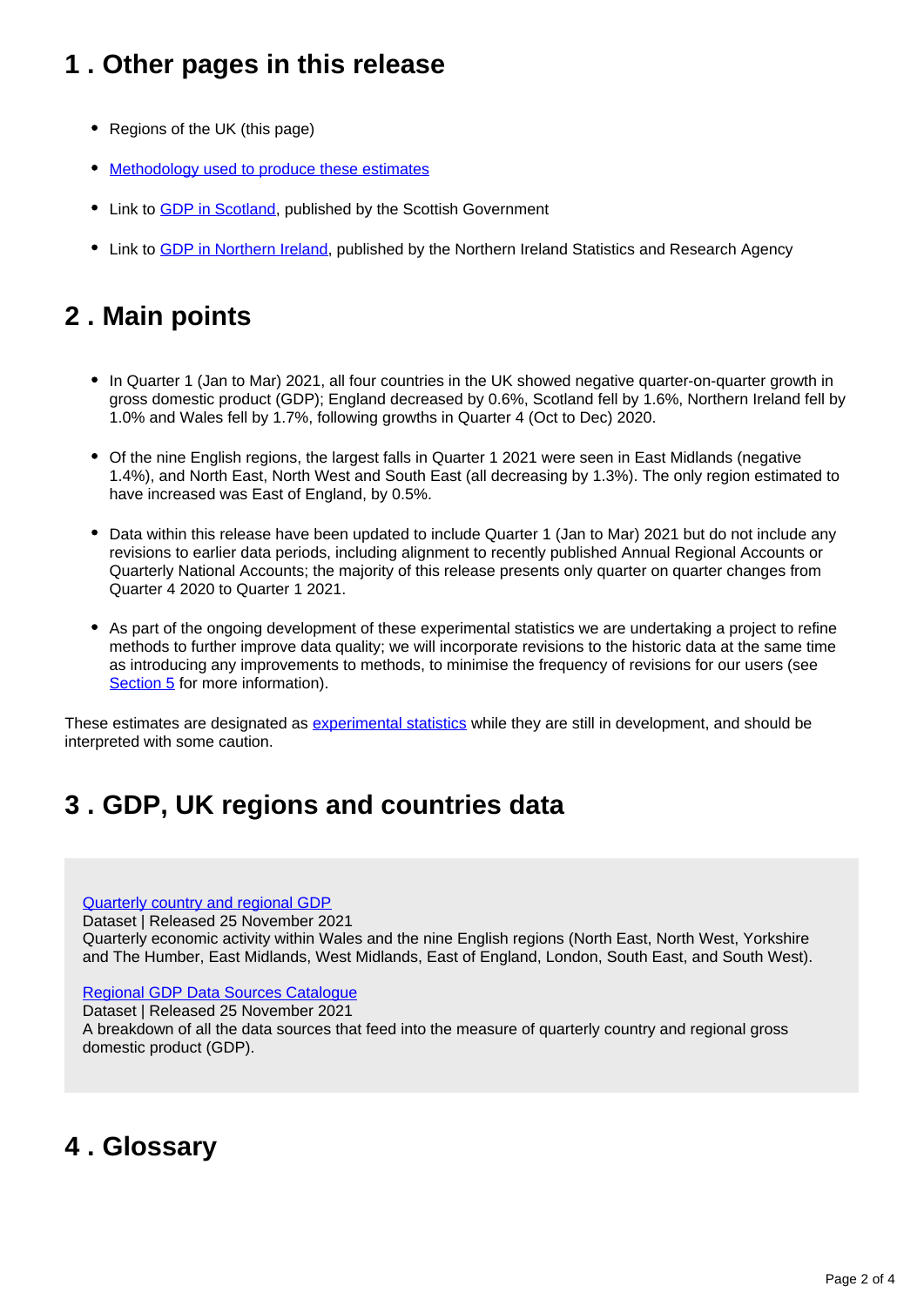### **Gross domestic product**

Gross domestic product (GDP) measures the value of goods and services produced in the UK. It estimates the size of and growth in the economy.

### **Production**

Production is the process of combining various materials or other inputs in order to generate a product for consumption. It includes output in the manufacturing (the largest component of production), mining and quarrying, energy supply, and water supply and waste management industries.

### **Services**

Services are activities that people, or businesses provide for a consumer or other businesses. The main components of the service industries are: wholesale and retail, hotels and restaurants, transport, storage and communication, business services and finance, and government and other services.

## <span id="page-2-0"></span>**5 . Measuring the data**

### **Background and development**

In this release, we have paused updating the timeseries between Quarter 1 (Jan to Mar) 2012 and Quarter 4 (Oct to Dec) 2020, to focus on developing methods to improve data quality to minimise the frequency of revisions for our users. The development of these statistics is part of our ongoing work programme on experimental statistics. The majority of the data in this release focuses on the period Quarter 1 (Jan to Mar) 2021 and the earlier data, from 2012 to 2019 are not balanced to the most recently published Annual Regional Accounts (the preferred source for annual gross domestic product (GDP) changes).

Data are presented in this release from Quarter 1 (Jan to Mar) 2012 to Quarter 1 (Jan to Mar) 2021 at total industry level within the regions (key figures table). However, the industry breakdown for the nine English regions and Wales are presented as quarter-on-previous quarter changes, from Quarter 1 (Jan to Mar) 2020 to Quarter 1 (Jan to Mar) 2021.

We have presented a longer timeseries for the total industry regional data (from 2012) as at that level it will be subject to less revision on future alignment.

Users who require quarterly region by industry data over a longer time period than presented in this release, could take historic data from our previous release and add on the latest data period. However, in doing so users should be aware the timeseries is subject to future revision.

Our work package for improvement will include a review of consistency between UK GDP and quarterly regional GDP, the processing systems and the constraints imposed as the datasets are compiled.